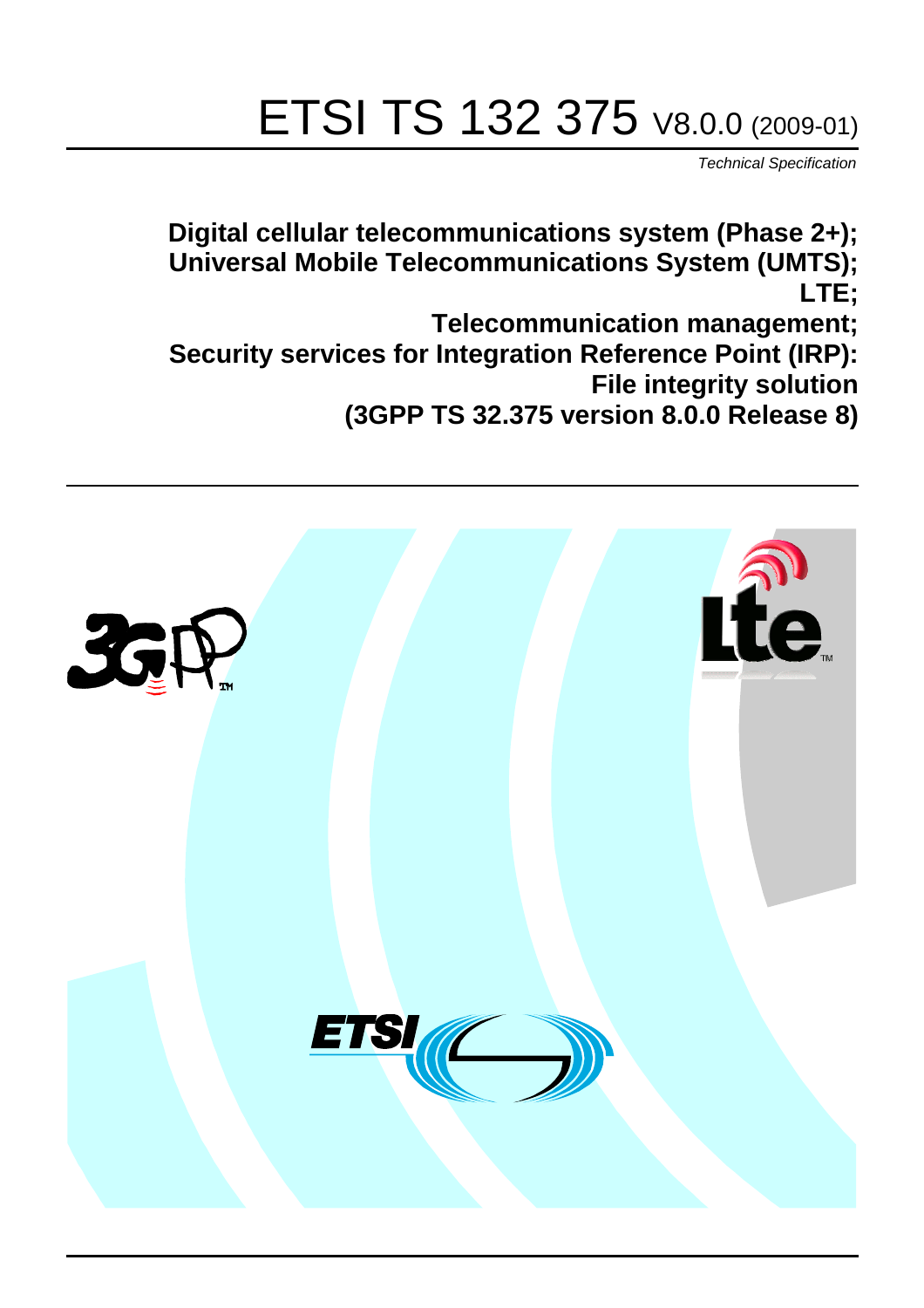Reference RTS/TSGS-0532375v800

Keywords

GSM, LTE, UMTS

#### *ETSI*

#### 650 Route des Lucioles F-06921 Sophia Antipolis Cedex - FRANCE

Tel.: +33 4 92 94 42 00 Fax: +33 4 93 65 47 16

Siret N° 348 623 562 00017 - NAF 742 C Association à but non lucratif enregistrée à la Sous-Préfecture de Grasse (06) N° 7803/88

#### *Important notice*

Individual copies of the present document can be downloaded from: [http://www.etsi.org](http://www.etsi.org/)

The present document may be made available in more than one electronic version or in print. In any case of existing or perceived difference in contents between such versions, the reference version is the Portable Document Format (PDF). In case of dispute, the reference shall be the printing on ETSI printers of the PDF version kept on a specific network drive within ETSI Secretariat.

Users of the present document should be aware that the document may be subject to revision or change of status. Information on the current status of this and other ETSI documents is available at <http://portal.etsi.org/tb/status/status.asp>

If you find errors in the present document, please send your comment to one of the following services: [http://portal.etsi.org/chaircor/ETSI\\_support.asp](http://portal.etsi.org/chaircor/ETSI_support.asp)

#### *Copyright Notification*

No part may be reproduced except as authorized by written permission. The copyright and the foregoing restriction extend to reproduction in all media.

> © European Telecommunications Standards Institute 2009. All rights reserved.

**DECT**TM, **PLUGTESTS**TM, **UMTS**TM, **TIPHON**TM, the TIPHON logo and the ETSI logo are Trade Marks of ETSI registered for the benefit of its Members.

**3GPP**TM is a Trade Mark of ETSI registered for the benefit of its Members and of the 3GPP Organizational Partners. **LTE**™ is a Trade Mark of ETSI currently being registered

for the benefit of its Members and of the 3GPP Organizational Partners.

**GSM**® and the GSM logo are Trade Marks registered and owned by the GSM Association.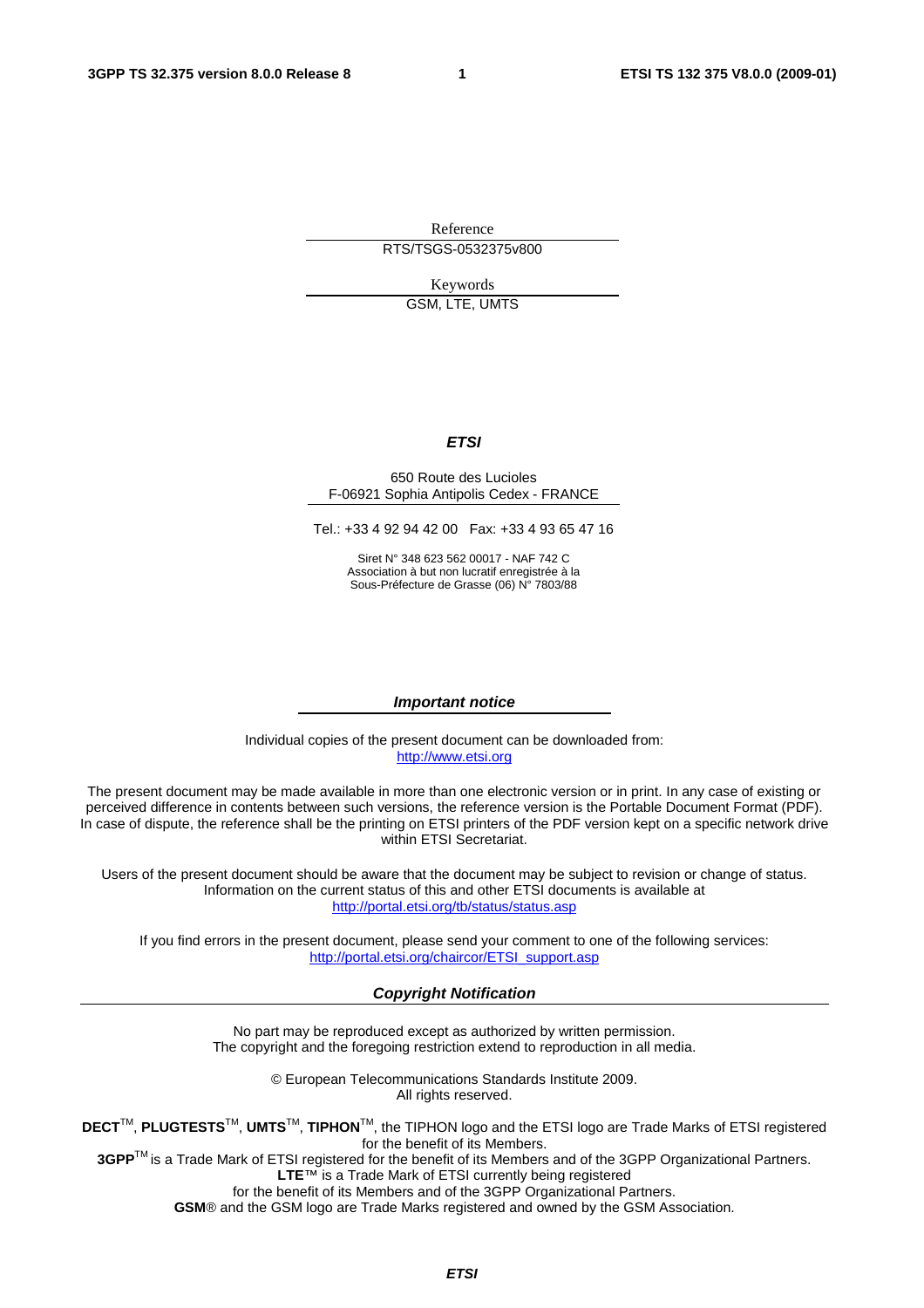# Intellectual Property Rights

IPRs essential or potentially essential to the present document may have been declared to ETSI. The information pertaining to these essential IPRs, if any, is publicly available for **ETSI members and non-members**, and can be found in ETSI SR 000 314: *"Intellectual Property Rights (IPRs); Essential, or potentially Essential, IPRs notified to ETSI in respect of ETSI standards"*, which is available from the ETSI Secretariat. Latest updates are available on the ETSI Web server (<http://webapp.etsi.org/IPR/home.asp>).

Pursuant to the ETSI IPR Policy, no investigation, including IPR searches, has been carried out by ETSI. No guarantee can be given as to the existence of other IPRs not referenced in ETSI SR 000 314 (or the updates on the ETSI Web server) which are, or may be, or may become, essential to the present document.

#### Foreword

This Technical Specification (TS) has been produced by ETSI 3rd Generation Partnership Project (3GPP).

The present document may refer to technical specifications or reports using their 3GPP identities, UMTS identities or GSM identities. These should be interpreted as being references to the corresponding ETSI deliverables.

The cross reference between GSM, UMTS, 3GPP and ETSI identities can be found under [http://webapp.etsi.org/key/queryform.asp.](http://webapp.etsi.org/key/queryform.asp)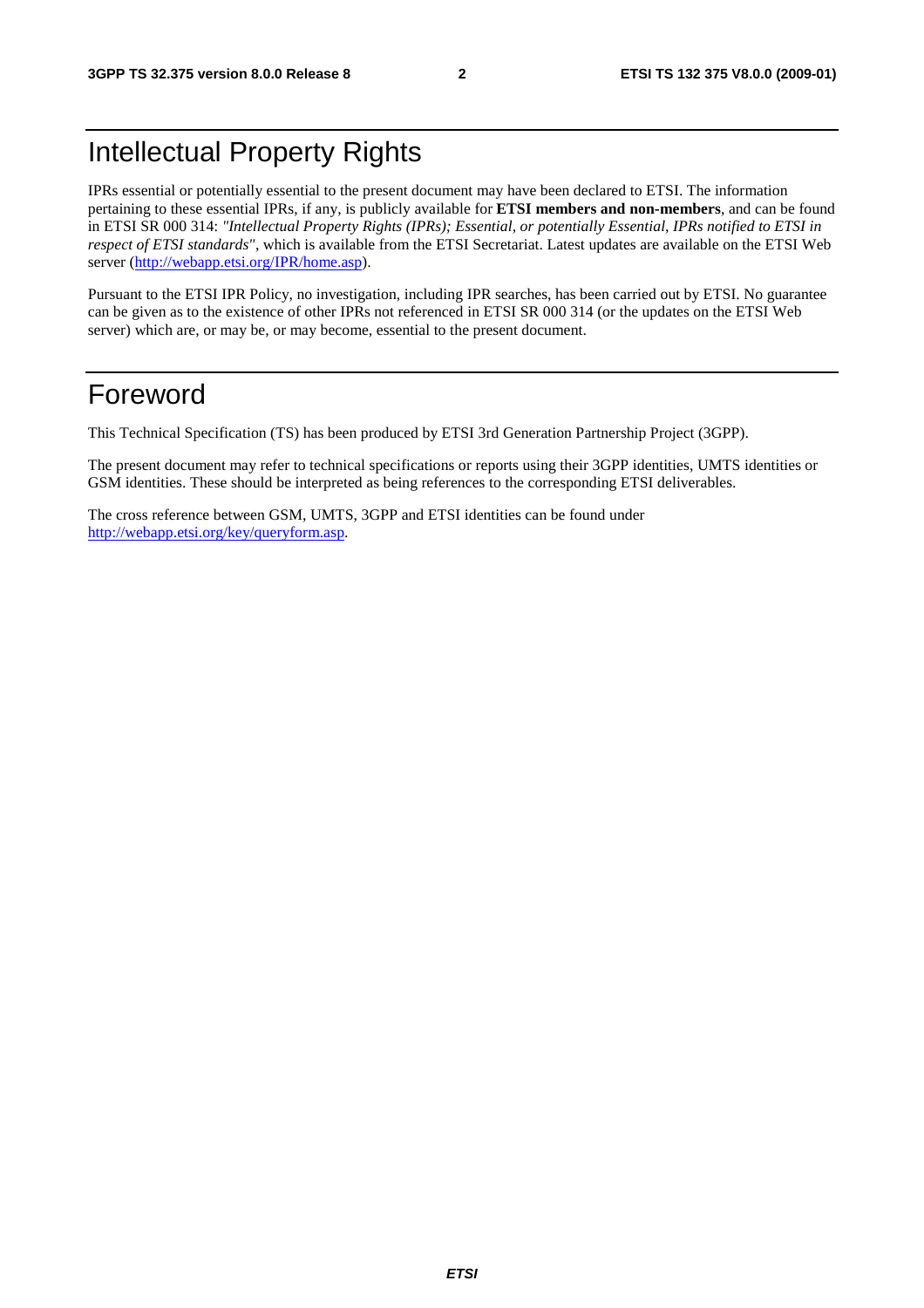$\mathbf{3}$ 

# Contents

| 2                             |  |  |  |  |  |
|-------------------------------|--|--|--|--|--|
| 3<br>3.1<br>3.2               |  |  |  |  |  |
| $\overline{4}$<br>4.1<br>4.2  |  |  |  |  |  |
| 5<br>5.1<br>5.1.1<br>5.1.2    |  |  |  |  |  |
| 6<br>6.1                      |  |  |  |  |  |
| <b>Annex A (informative):</b> |  |  |  |  |  |
|                               |  |  |  |  |  |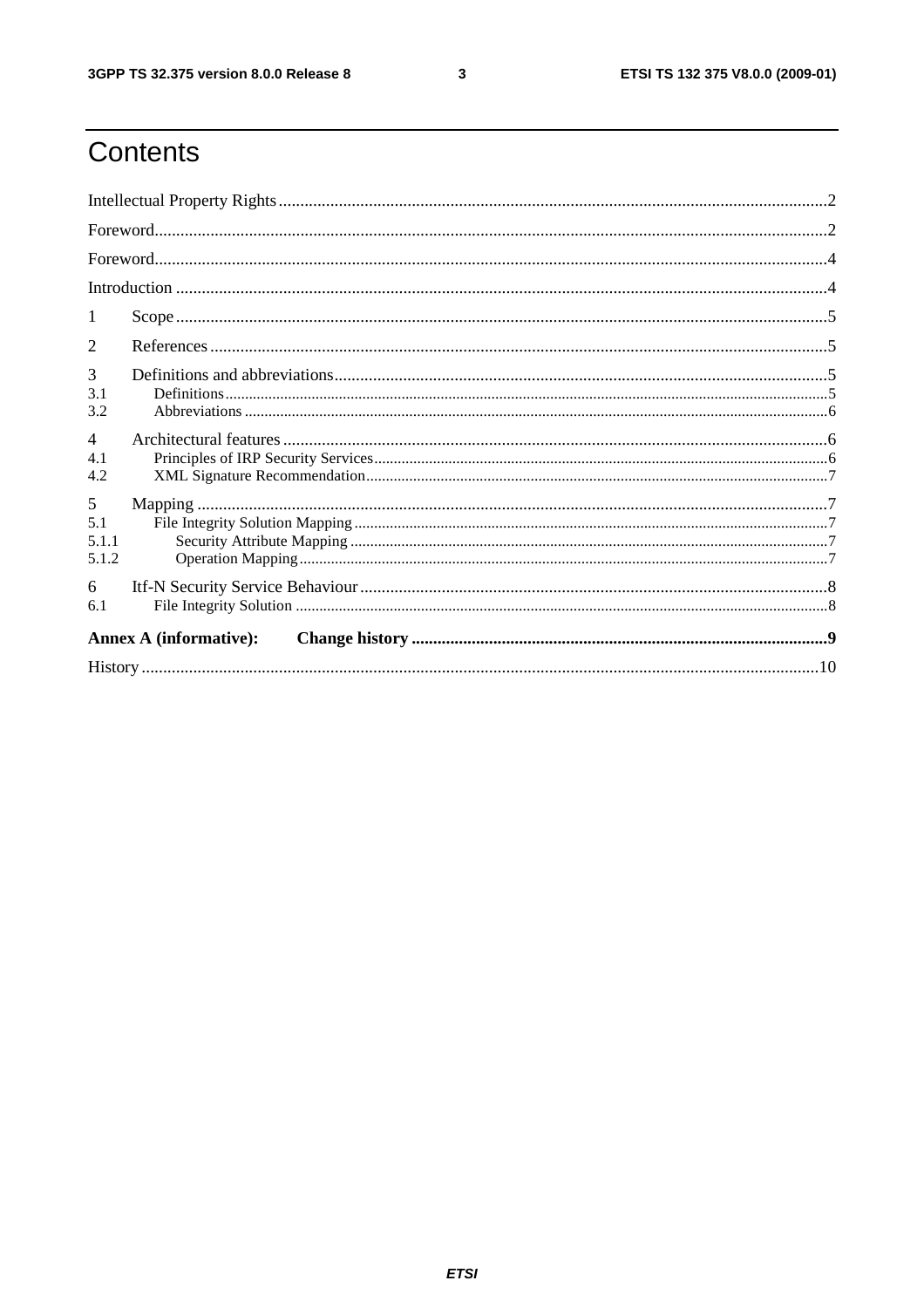#### Foreword

This Technical Specification (TS) has been produced by the 3<sup>rd</sup> Generation Partnership Project (3GPP).

The contents of the present document are subject to continuing work within the TSG and may change following formal TSG approval. Should the TSG modify the contents of the present document, it will be re-released by the TSG with an identifying change of release date and an increase in version number as follows:

Version x.y.z

where:

- x the first digit:
	- 1 presented to TSG for information;
	- 2 presented to TSG for approval;
	- 3 or greater indicates TSG approved document under change control.
- y the second digit is incremented for all changes of substance, i.e. technical enhancements, corrections, updates, etc.
- z the third digit is incremented when editorial only changes have been incorporated in the document.

### Introduction

The present document is part of a TS-family covering the 3<sup>rd</sup> Generation Partnership Project; Technical Specification Group Services and System Aspects; Telecommunication management; as identified below:

| 32.371: | "Security Management concept and requirements".                                                                            |
|---------|----------------------------------------------------------------------------------------------------------------------------|
| 32.372: | "Security Services for Integration Reference Points (IRP): Information Service (IS)".                                      |
| 32.373: | "Security Services for Integration Reference Points (IRP): Common Object Request Broker<br>Architecture (CORBA) solution". |

#### **32.375 "Security Services for Integration Reference Points (IRP): File integrity solution".**

In 3GPP SA5 context, IRPs are introduced to address process interfaces at the Itf-N interface. The Itf-N interface is built up by a number of IRPs and a related Name Convention, which realize the functional capabilities over this interface. The basic structure of the IRPs is defined in 3GPP TS 32.101 [1] and 3GPP TS 32.102 [2]. An IRP consists of IRPManager and IRPAgent. Usually there are three types of transaction between IRPManager and IRPAgent, which are: operation invocation, notification, and file transfer.

However, there are different types of intentional threats against the transaction between IRPManagers and IRPAgents. All the threats are potential risks of damage or degradation of telecommunication services, which operators should take measures to reduce or eliminate to secure the telecommunication service, network, and data.

The present document is applicable to the Interface IRP specifications. That is to say, it is only concerned with the security aspects of operations/notifications/file deployed across the Itf-N.

The present document introduces XML Signature mechanism to address File Integrity security requirement defined in 3GPP TS 32.371 [4].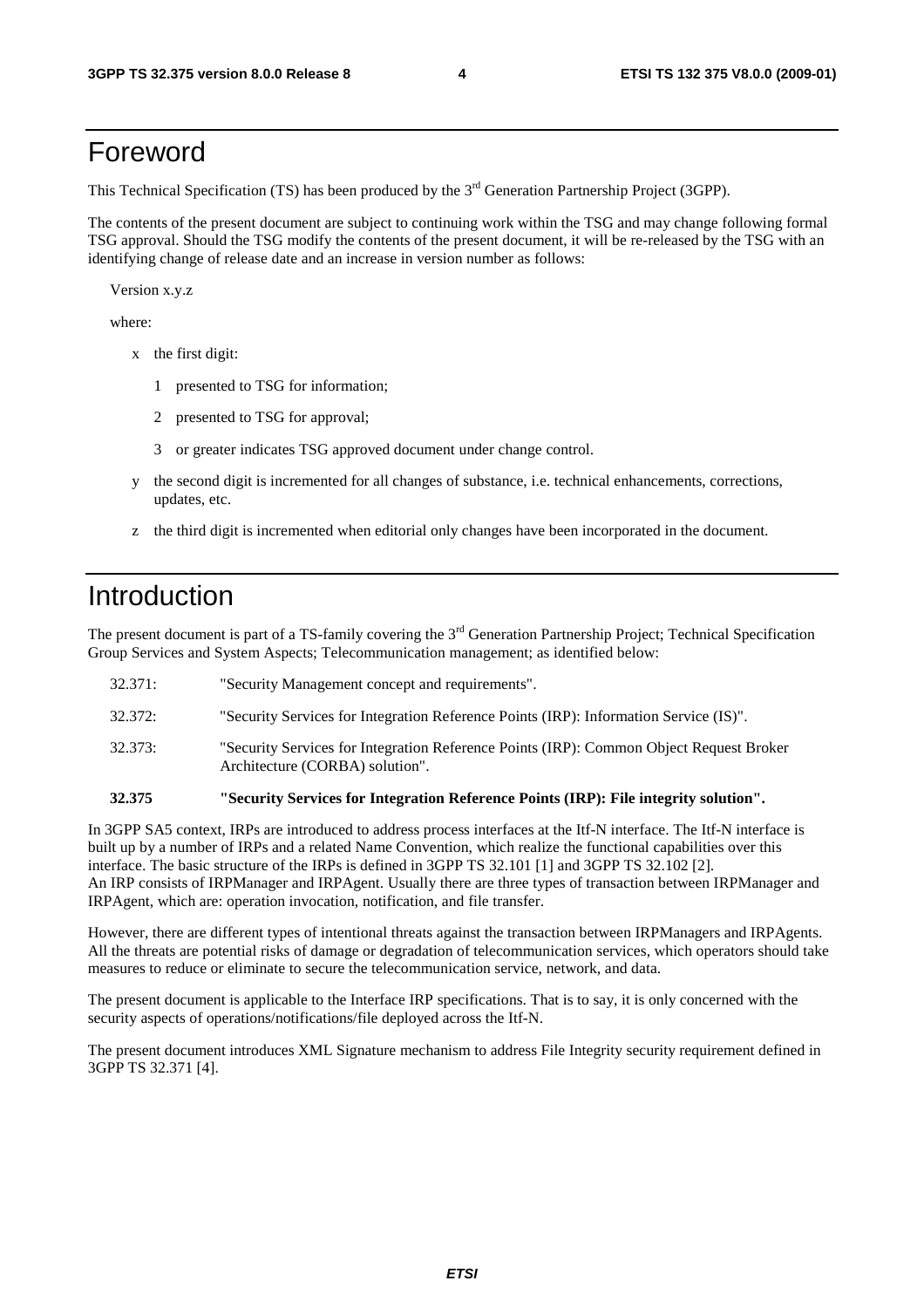### 1 Scope

The present document contains the Security Services for IRP: File integrity solution whose semantics are specified in 3GPP TS 32.372 [5].

This solution specification is related to 3GPP TS 32.372 V 8.0.X [5].

### 2 References

The following documents contain provisions which, through reference in this text, constitute provisions of the present document.

- References are either specific (identified by date of publication, edition number, version number, etc.) or non-specific.
- For a specific reference, subsequent revisions do not apply.
- For a non-specific reference, the latest version applies. In the case of a reference to a 3GPP document (including a GSM document), a non-specific reference implicitly refers to the latest version of that document *in the same Release as the present document*.
- [1] 3GPP TS 32.101: "Telecommunication management; Principles and high level requirements".
- [2] 3GPP TS 32.102: "Telecommunication management; Architecture".
- [3] 3GPP TS 32.301: "Telecommunication management; Configuration Management (CM); Notification Integration Reference Point (IRP): Requirements".
- [4] 3GPP TS 32.371 "Telecommunication management; Security Management concept and requirements".
- [5] 3GPP TS 32.372: "Telecommunication management; Security Service for IRP: Information Service (IS)".
- [6] 3GPP TS 32.311: "Telecommunication management; Generic Integration Reference Point (IRP) management: Requirements".
- [7] OMG CORBA Specification 02-12-06
- [8] OMG CORBA Security Service Specification 02-03-11
- [9] XML-Signature Syntax and Processing http://www.w3.org/TR/2002/REC-xmldsig-core-20020212/

### 3 Definitions and abbreviations

#### 3.1 Definitions

For the purposes of the present document, the terms and definitions given in 3GPP TS 32.101 [1], 3GPP TS 32.102 [2], 3GPP TS 32.301 [3] and the following apply:

**IRP document version number string (or "IRPVersion"):** see 3GPP TS 32.311 [6].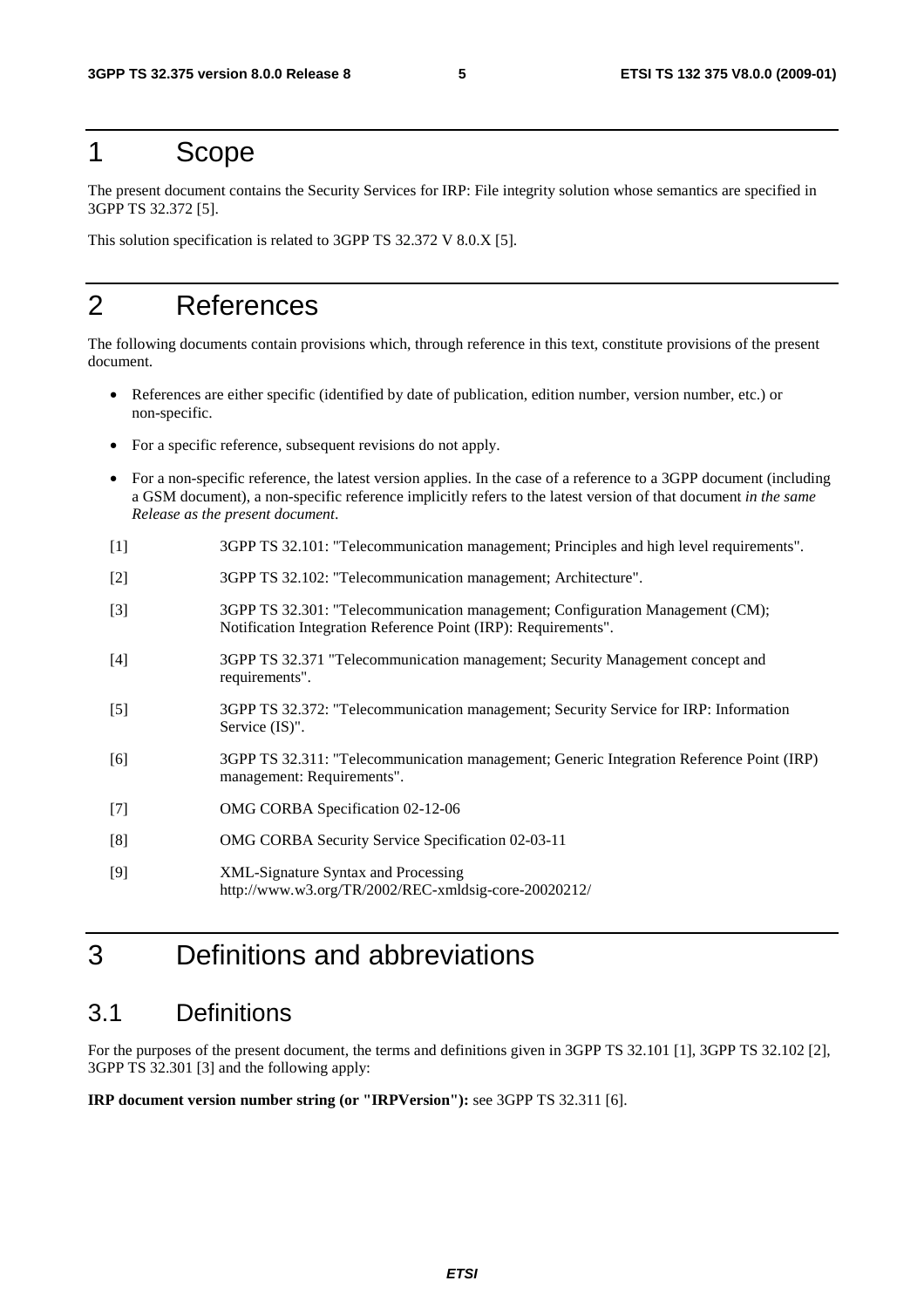#### 3.2 Abbreviations

For the purposes of the present document, the following abbreviations apply:

| <b>CORBA</b> | Common Object Request Broker Architecture (OMG) |
|--------------|-------------------------------------------------|
| EM           | Element Manager                                 |
| IS           | <b>Information Service</b>                      |
| OMG          | <b>Object Management Group</b>                  |
| <b>ORB</b>   | Object Request Broker (OMG)                     |
|              |                                                 |

#### 4 Architectural features

The overall architectural feature of Security Service is specified in 3GPP TS 32.372 [5]. This clause specifies features that are specific to the File integrity solution.

#### 4.1 Principles of IRP Security Services

Figure 4.1 shows that Security Services are between IRP Application layer and Transport layer. Security Attributes which are attached to network management information are transferred between IRPManager and IRPAgent to address Authentication, Authorization, Activity Log and file integrity requirements.



**Figure 4.1 : Principles of IRP Security Service** 

The basic idea of these Security Services is as follows:

- IRP Security Services on IRPManager side and IRP Security Services on IRPAgent side co-operate to provide Security Services for IRP.
	- This avoids modifying IRPManager and IRPAgent much.
- When the IRPManager and/or IRPAgent send network management information to each other, the IRP Security Service (on IRPManager and/or IRPAgent side) attaches Security Attributes to the network management information. The receiver works with the attached Security Attributes to implement the IRP security requirement.

The present document addresses File integrity solution by using the XML Signature Mechanism defined by [9].

Table 4.1 identifies the use of File Integrity solution to realize File Integrity Security Service.

**Table 4.1 : File Integrity solution and Security Service relationship** 

|                         | <b>Authentication</b><br><b>Security Service</b> | Authorization<br><b>Security Service</b> | <b>Activity Log</b><br><b>Security Service</b>                                                           | <b>File Integrity</b><br><b>Security Service</b> |
|-------------------------|--------------------------------------------------|------------------------------------------|----------------------------------------------------------------------------------------------------------|--------------------------------------------------|
| File Integrity solution |                                                  |                                          |                                                                                                          |                                                  |
| NOTE:                   |                                                  |                                          | "X" indicates which CORBA solution exchanges Security Attributes are relevant to which Security Service. |                                                  |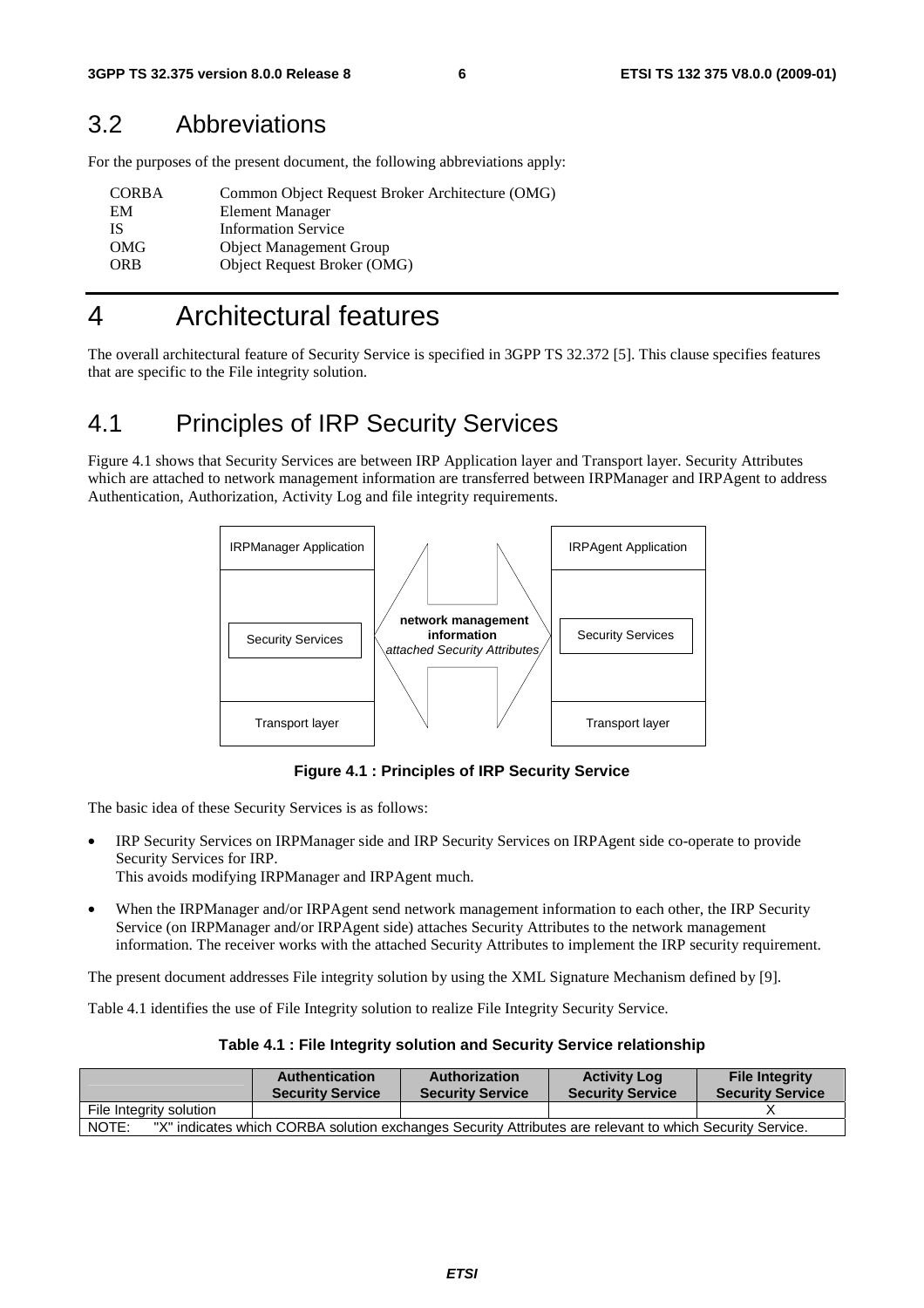### 4.2 XML Signature Recommendation

This clause introduces the concept of XML Signature detailed in [9]. It is used to transfer XML Signature over Itf-N to provide the File Integrity Security Service.

Based on [9], data to be signed is canonicalized by using a specific method, i.e. using a unique form to represent XML files with the same semantic content but different text. The canonicalized data may be transformed before it is digested by using a specific method. The digest value is encrypted by using a specific signature method. The key information used to verify the signed value of signed data may be included in the XML Signature.

As shown in [9], XML digital signatures are represented by the Signature element which has the following structure (where "?" denotes zero or one occurrence; "+" denotes one or more occurrences; and "\*" denotes zero or more occurrences):

```
 <Signature ID?> 
    -<br><SiqnedInfo>
       <CanonicalizationMethod/> 
<SignatureMethod/> 
(<Reference URI? > 
         (<Transforms>)? 
         <DigestMethod> 
         <DigestValue> 
       </Reference>)+ 
     </SignedInfo> 
     <SignatureValue> 
    (<KeyInfo>)? 
    (<Object ID?>)* 
   </Signature>
```
# 5 Mapping

### 5.1 File Integrity Solution Mapping

#### 5.1.1 Security Attribute Mapping

In File Integrity Solution scenario, XML Signature as Security Attributes is exchanged over Itf-N accompanying the file(s) to be transferred.

#### **Table 5.1: Mapping from IS Security Attribute to File Integrity Solution Equivalents**

| <b>IS IOC in 3GPP TS 32.372 [5]</b> | <b>XML Signature Solution IOC</b>   |  |
|-------------------------------------|-------------------------------------|--|
| Signature                           | lelement Signature (defined in [9]) |  |

#### 5.1.2 Operation Mapping

Editor's note: FFS.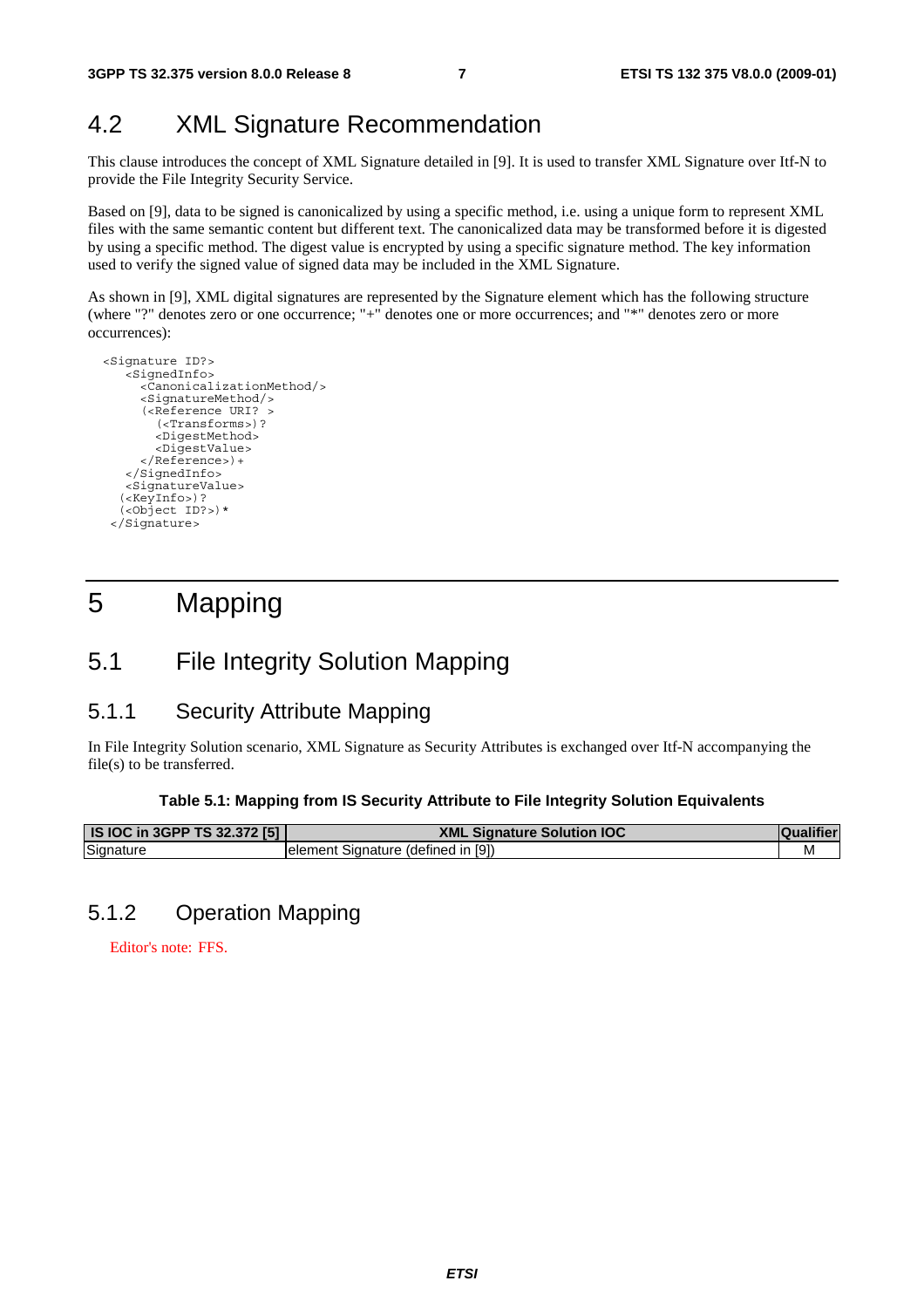# 6 Itf-N Security Service Behaviour

This clause describes some behaviour of IRPManager and IRPAgent not captured by XML Schema in File Integrity Solution.

# 6.1 File Integrity Solution

This clause addresses how to use XML Signature to provide File Integrity Security Service.

To Enable IRPManager and IRPAgent to use XML Signature, these two sides should agree with Canonicalization Method, Transform Method, Digest Method, and Signature Method before they start communication. Mandatory methods defined in [9] should be supported by IRPManager and IRPAgent.

When an XML document instance is to be exchanged over Itf-N, the sender should make sure the whole XML document instance should be signed. The corresponding XML Signature should be held in the XML document instance.

When an XML document instance is received, the receiver should verify the XML document instance by using the process defined in [9].

If the verification is successful, receiver works with the XML document instance as normal; otherwise receiver should raise a security alarm if it is IRPAgent or process the failure in a vendor specific way if it is IRPManager.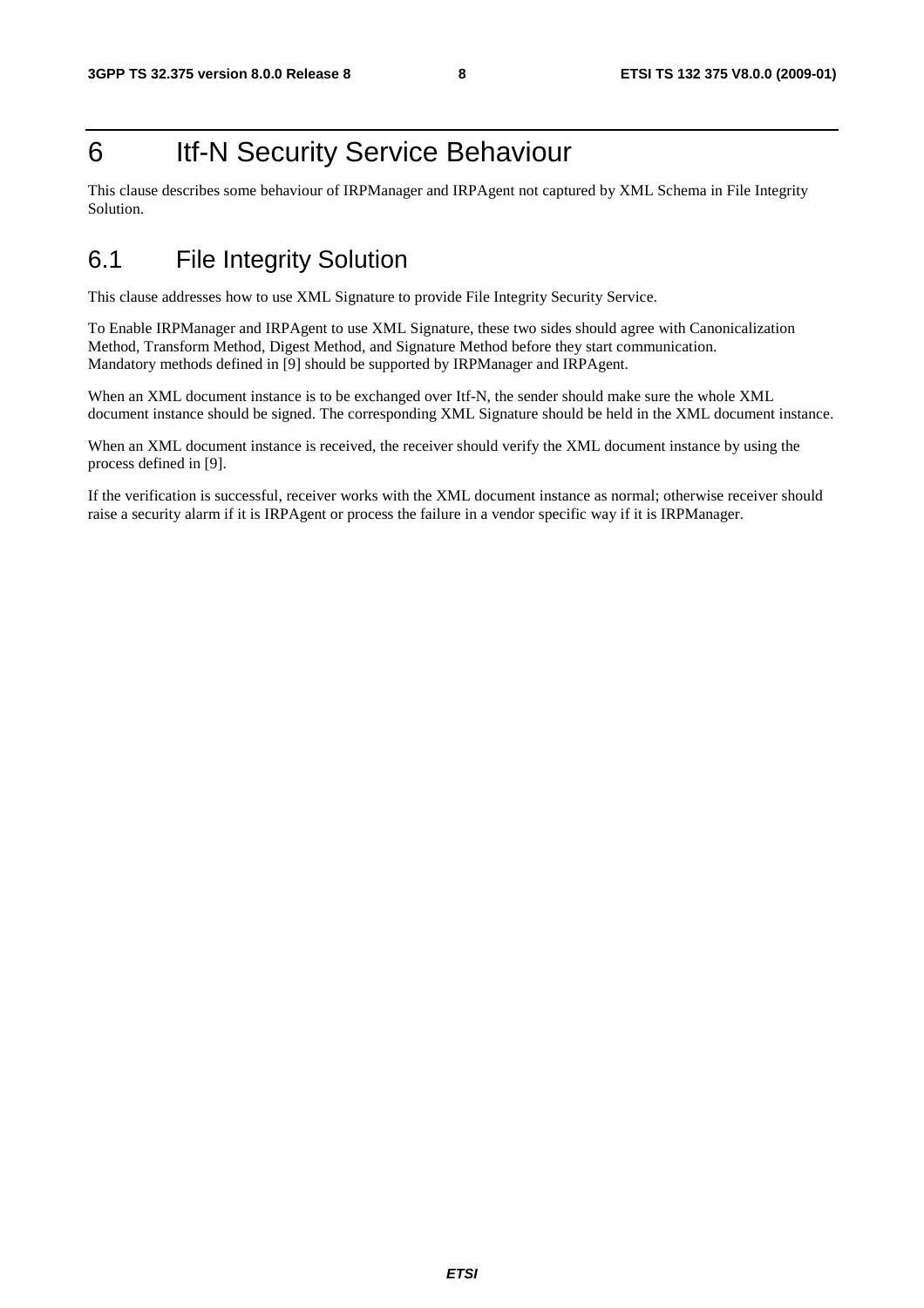# Annex A (informative): Change history

|                  | <b>Change history</b> |                                |       |        |                                        |        |                    |  |
|------------------|-----------------------|--------------------------------|-------|--------|----------------------------------------|--------|--------------------|--|
| <b>Date</b>      |                       | TSG # TSG Doc.                 |       |        | <b>ICR Revisublect/Comment</b>         |        | <b>CatiOld New</b> |  |
|                  |                       | Uun 2006 ISA 32 ISP-060253 I-- |       | $\sim$ | Submitted to TSG SA#32 for Information | $\sim$ | 1.0.0              |  |
|                  |                       | Dec 2006 SA 34 SP-060736 -     |       | $\sim$ | Submitted to TSG SA #34 for Approval   | $\sim$ | $2.0.0$ 7.0.0      |  |
| Dec 2008 SA 42 - |                       |                                | $- -$ | $- -$  | Upgrade to Release 8                   | --     | 7.0.0 8.0.0        |  |
|                  |                       |                                |       |        |                                        |        |                    |  |